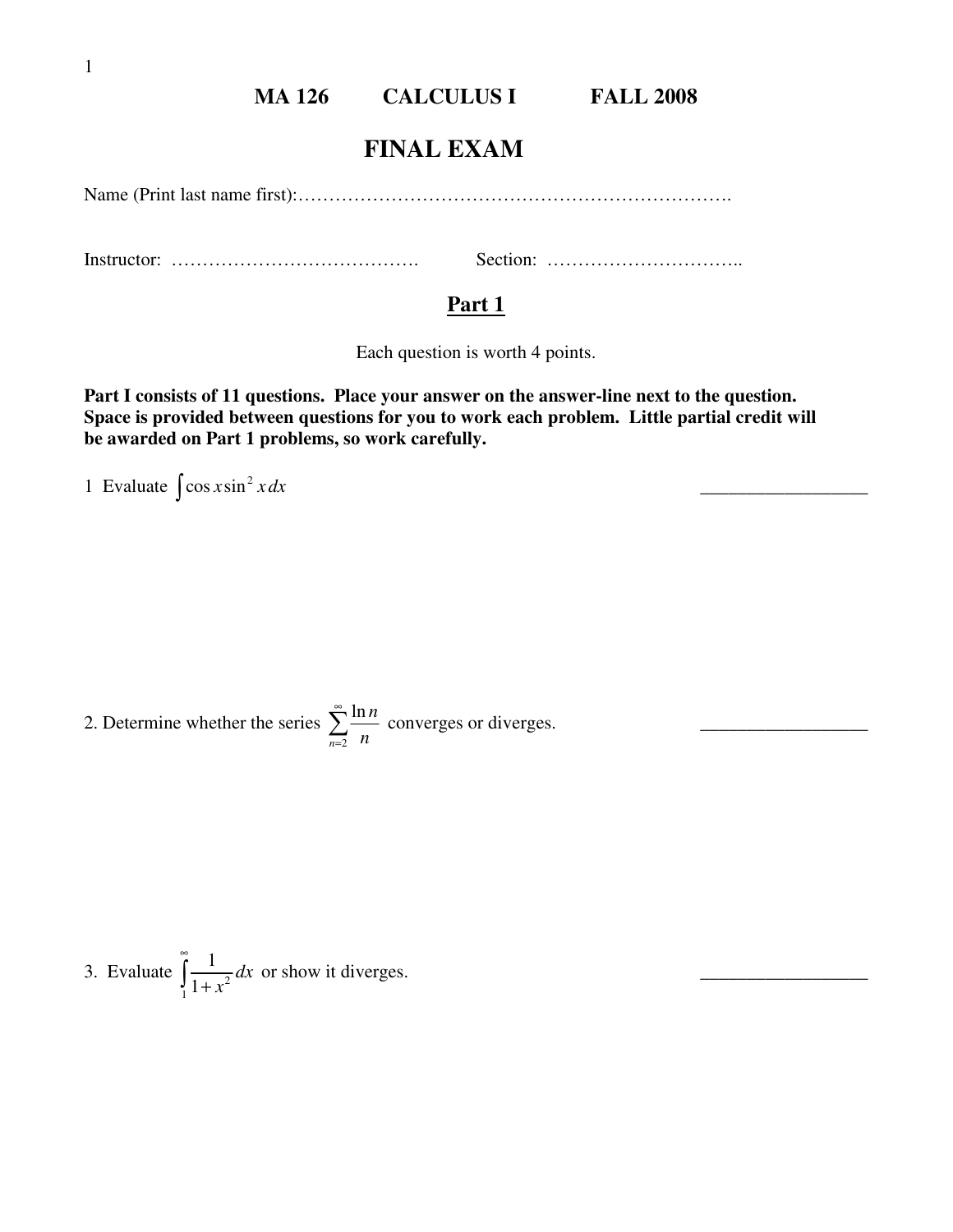2 4. Evaluate  $\int \tan^2 x \, dx$ 

5. Find the cosine of the angle between the vectors  $\vec{u} = 3\vec{i} + 2\vec{j}$  and  $\vec{v} = 5\vec{j} + \vec{k}$ .

 $\mathcal{L}_\mathcal{L}$  , which is a set of the set of the set of the set of the set of the set of the set of the set of the set of the set of the set of the set of the set of the set of the set of the set of the set of the set of

6. Find the length of the curve  $x = \frac{2}{3}(y-1)^{3/2}$ 3  $x = \frac{2}{2}(y-1)^{3/2}$ ,  $1 \le y \le 5$ .

7. Find the parametric equations of the line through the two points *P*(3, -1,1) and  $Q(-2,1,1)$ .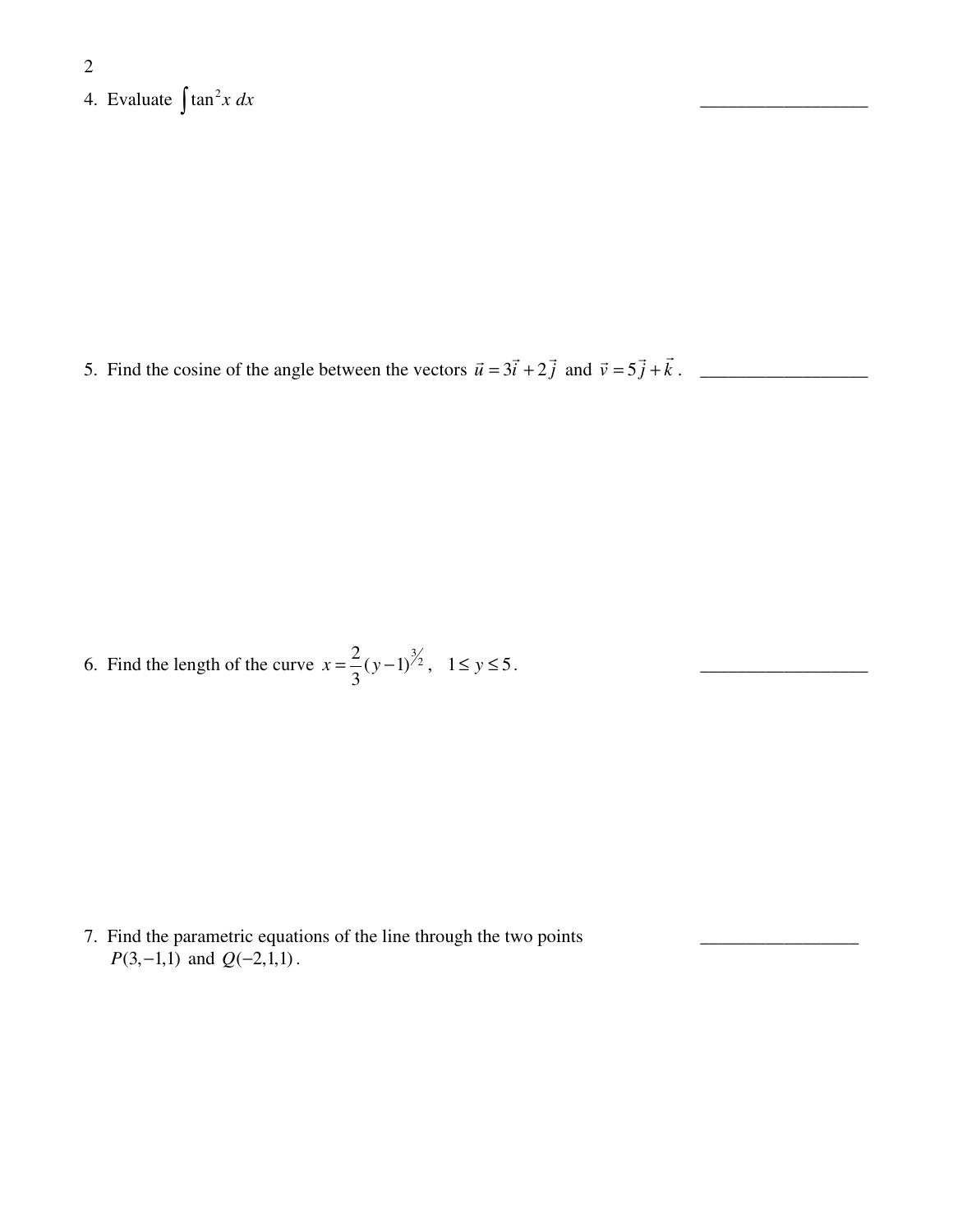8. Find the sum of the series 1 1  $(-1)^{n+1}3$ 5 *n*  $\sum_{n=1}$  5<sup>n</sup> ∞  $(1)$ <sup>n+</sup> =  $\sum_{n=1}^{\infty} \frac{(-1)^{n+1}3}{5^n}$ .

9. A crate is hauled 8 meters up a ramp under a constant force of 200 newtons applied at an angle of  $30^{\circ}$  to the ramp. Find the work done.

10. Determine whether 1  $\sum_{n=1}^{\infty}$   $\left(-1\right)^n \left(\frac{n}{e^n}\right)$ *n e* ∞ =  $\sum_{n=1}^{\infty} (-1)^n \left(\frac{n}{e^n}\right)$  is absolutely convergent, conditionally convergent, or divergent.

11. If 
$$
f(x) = \int_{1}^{x} \sqrt{4-t^3} dt
$$
, find  $f'(x)$ .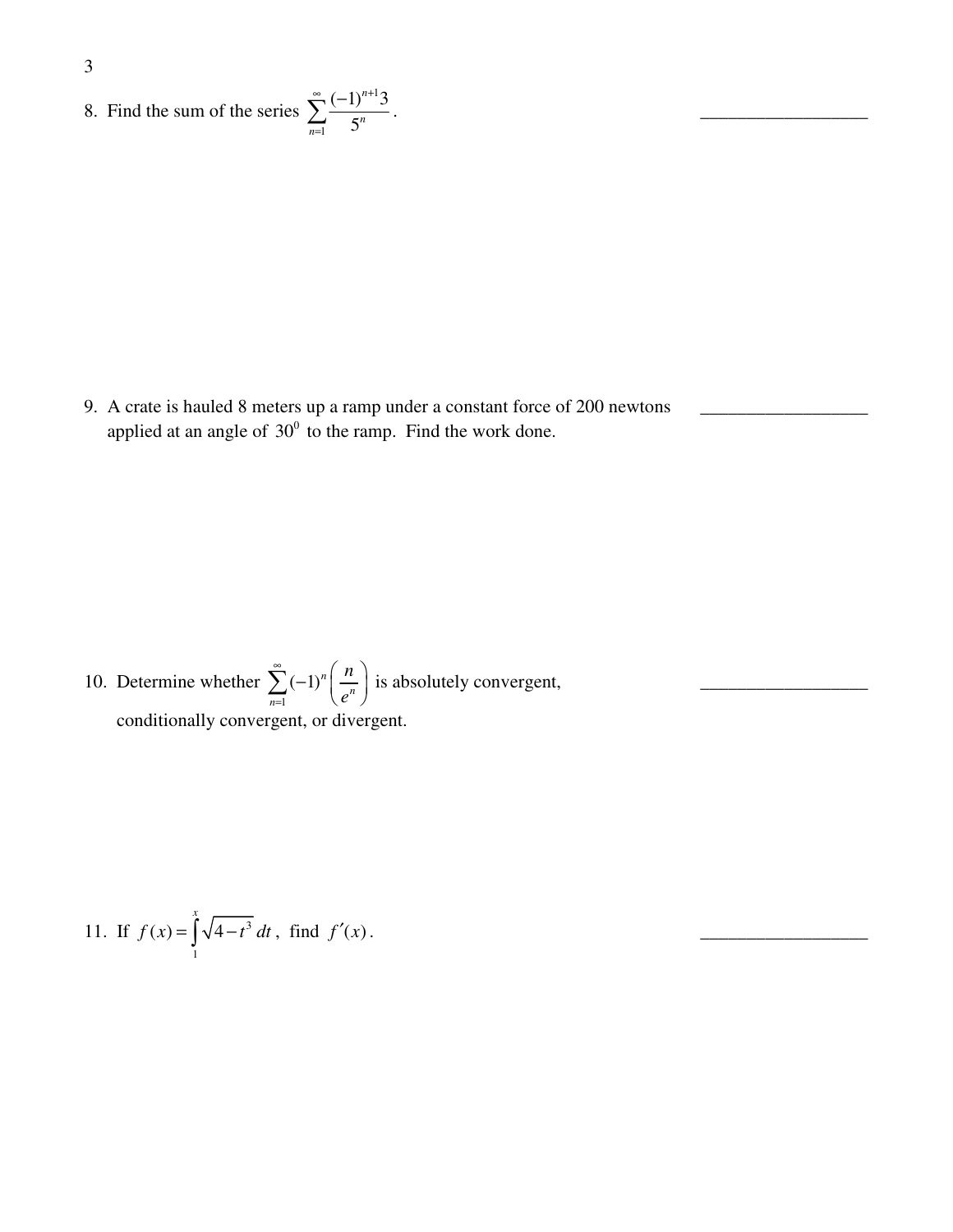### PART II

Each problem is worth 8 points

**Part II consists of 7 problems. You must show the relevant work on this part of the test to get full credit; that is, your solution must include enough detail to justify any conclusions you reach in answering the question. Partial credit may be awarded on Part II problems where it is warranted.** 

#### **Problem 1**

(a) Find the equation of the plane passing through the three points  $P(2,1,-1)$ ,  $Q(0,3,2)$ , and  $R(1,0,-2)$ .

(b) Find the area of the triangle with vertices  $P, Q$ , and  $R$  where  $P, Q, R$  are given in part (a).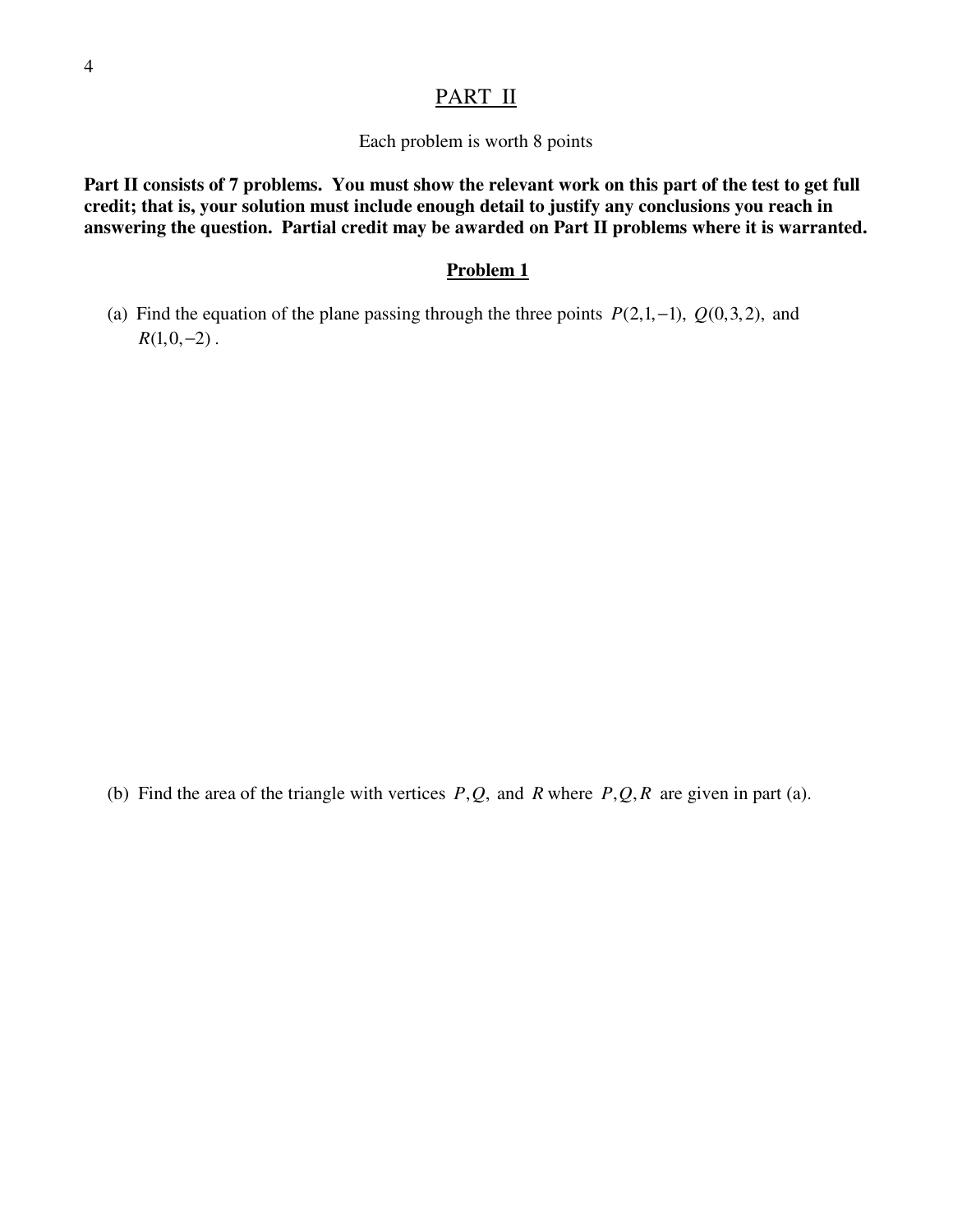(a) Find a power series representation for  $f(x) = \frac{1}{x}$ 1 *f x x* =  $\frac{1}{+x}$  in the form 0 *n n n*  $c_n x$ ∞  $\sum_{n=0}^{\infty} c_n x^n$ . On what interval of x-values does the series equal the function? Explain or show work that justifies your choice of interval.

(b) Use your answer from (a) to find a power series representation for  $g(x) = \frac{1}{(1+x)^2}$  $(1 + x)$ *g x x* =  $\frac{1}{(x+1)^2}$ .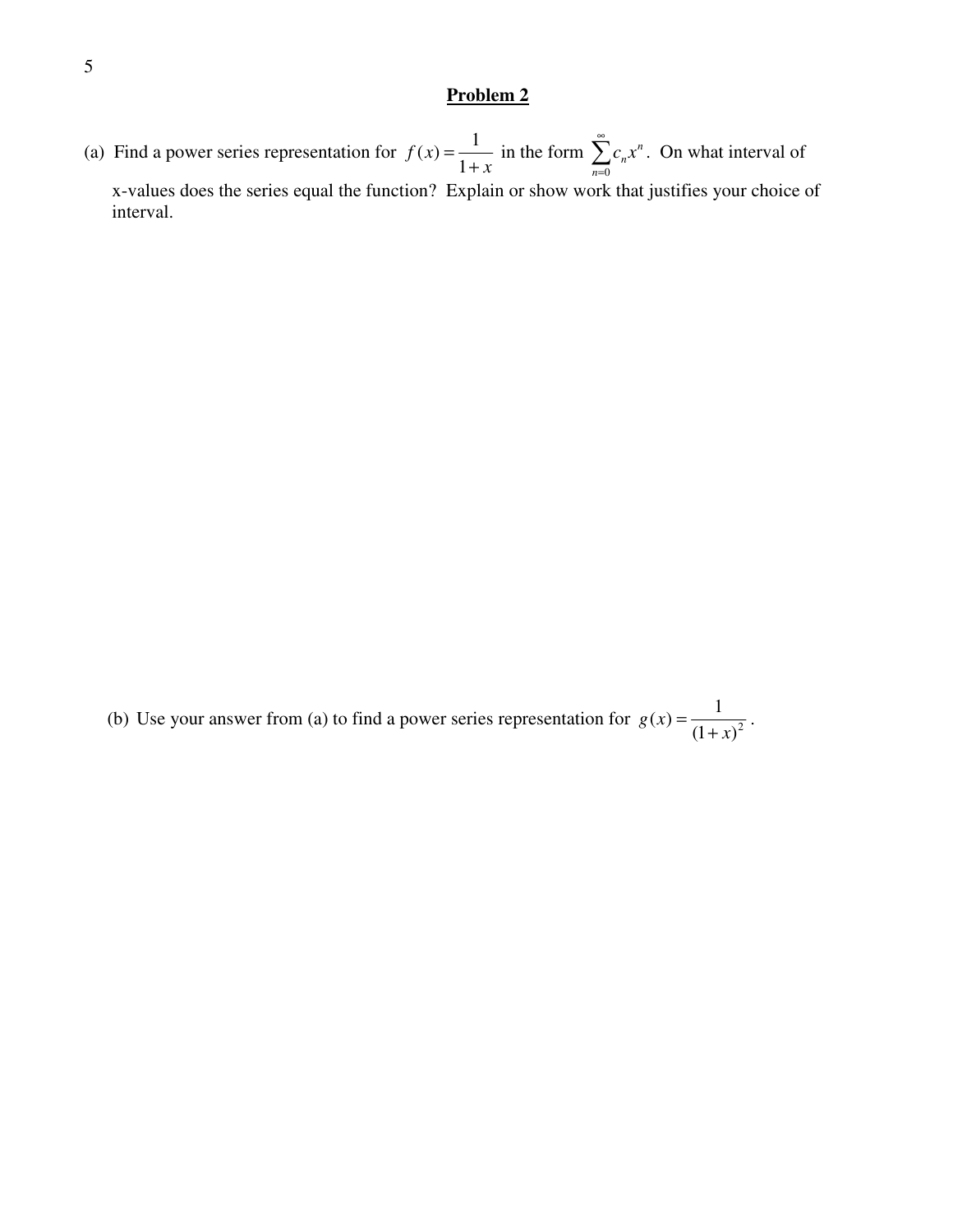Evaluate and simplify.

(a) 
$$
\int \frac{3x^3 - 5x + 8}{x^3 + 4x} dx
$$

(b) 
$$
\int_{0}^{2\ln 3} e^{-x/2} dx
$$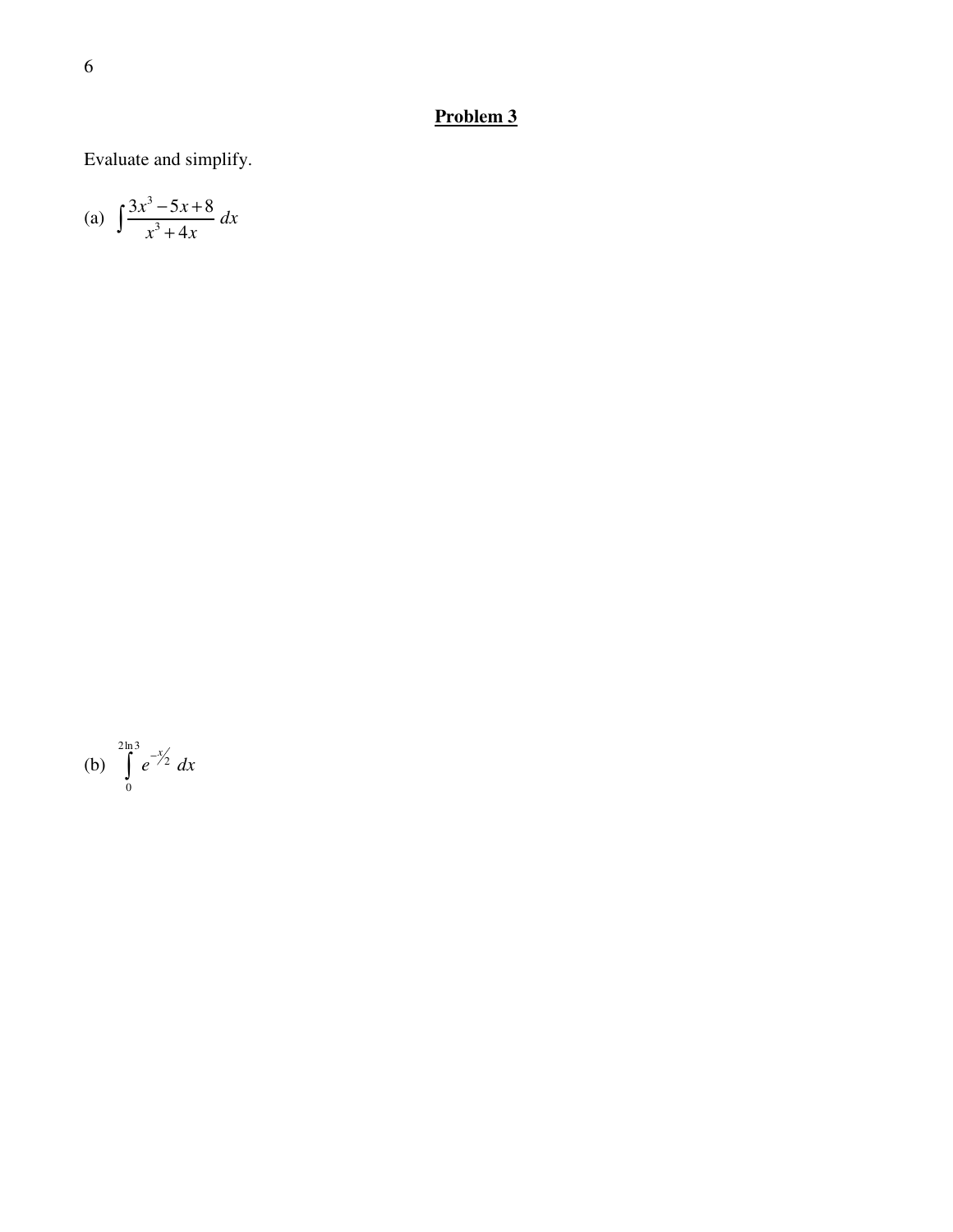Find the area under the graph of  $y = x^2 e^{-x}$  and above the *x*-axis from  $x = 0$  to  $x = 1$ .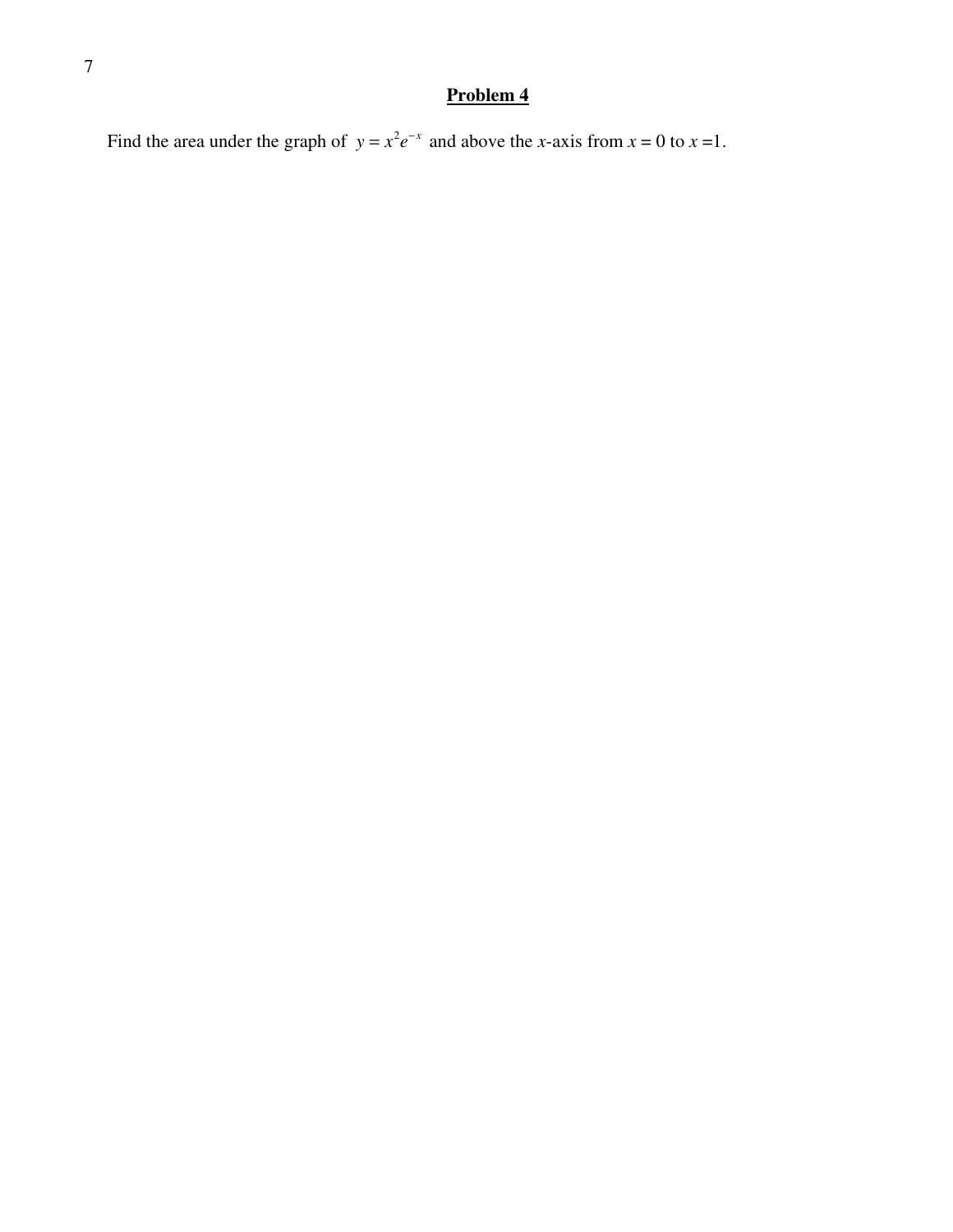Consider the region in the *xy* plane bounded by  $y = x^3$ ,  $y = 0$ , and  $x = 2$ . Set up an integral, but do **not evaluate it**, for the volume of the solid generated by rotating this region about each line given below. In each case your integral should be complete with limits and in terms of just one variable.

(a)  $y = 0$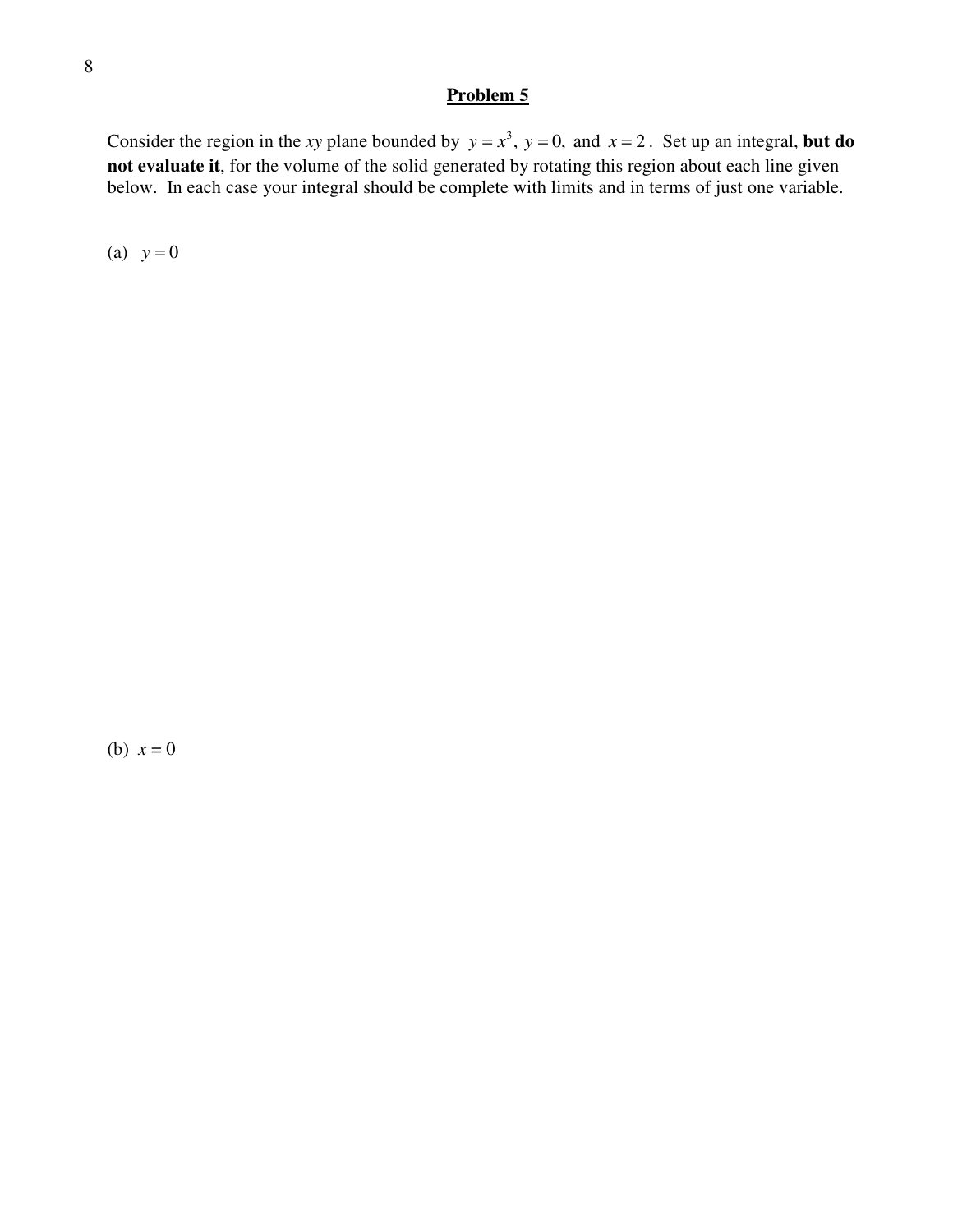A rectangular water tank has base 10 ft by 15 ft and is 12 ft deep. It contains water that is 8 ft deep. Find out how much work is required to pump the water over the rim. (Assume that the density of water is  $62.5$  *lbs / ft*<sup>3</sup>.)